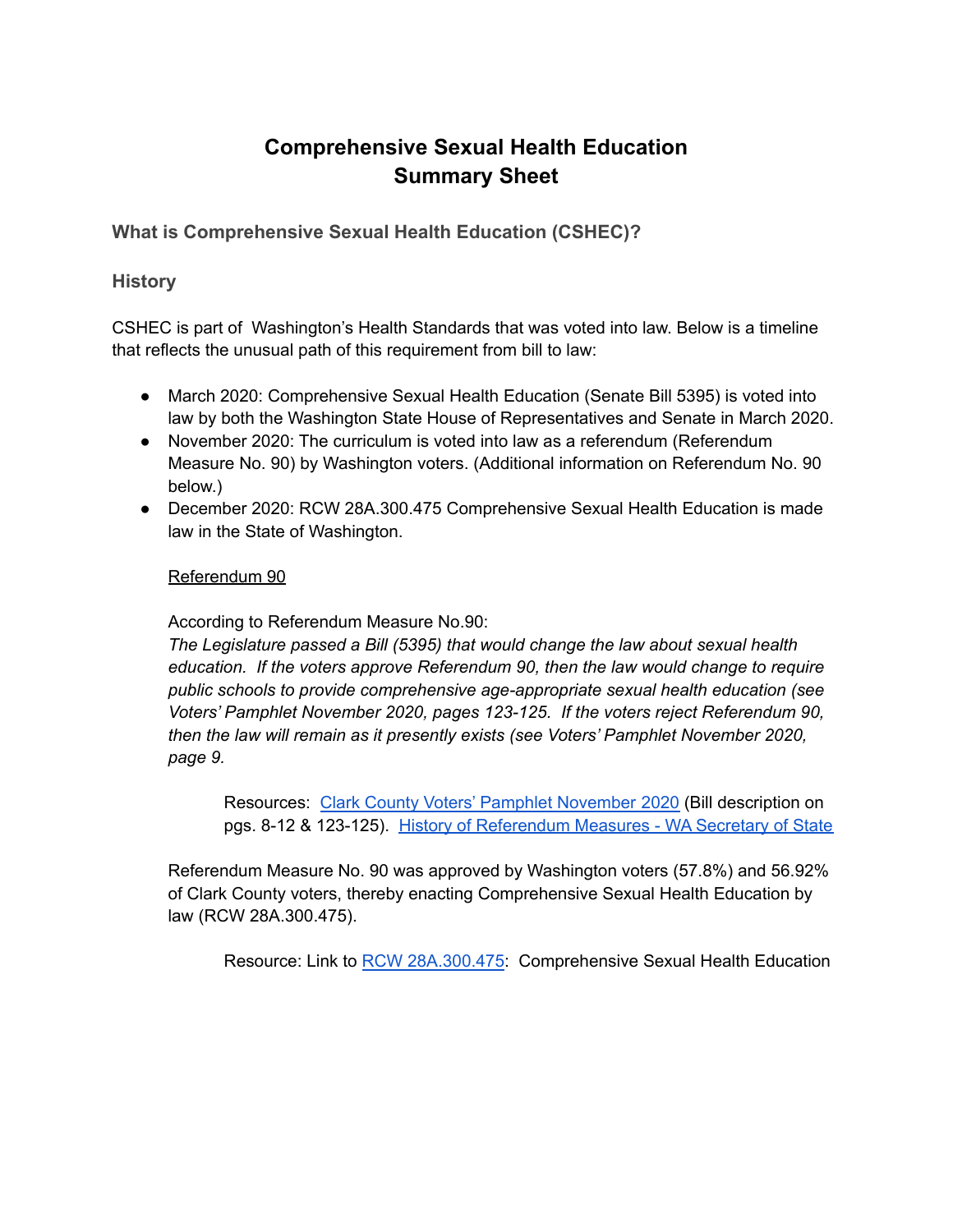#### **Summary of Key Differences Between Sexual Health Education Prior to/After Referendum 90 [Referendum Measure No. 90 Explanatory](https://www.sos.wa.gov/_assets/elections/voters-guide/2020/2020_r90web.pdf) Statement**

| Prior to the Passage of Referendum No. 90                                                                                                                                                                                                                                                                                                                                                                                            | After the Voter's passage of Referendum No. 90                                                                                                                                                                                                                                                                                                                                                                                                                                                                                                                                                                                                                                                                                                                                                                                                                                                                                                |
|--------------------------------------------------------------------------------------------------------------------------------------------------------------------------------------------------------------------------------------------------------------------------------------------------------------------------------------------------------------------------------------------------------------------------------------|-----------------------------------------------------------------------------------------------------------------------------------------------------------------------------------------------------------------------------------------------------------------------------------------------------------------------------------------------------------------------------------------------------------------------------------------------------------------------------------------------------------------------------------------------------------------------------------------------------------------------------------------------------------------------------------------------------------------------------------------------------------------------------------------------------------------------------------------------------------------------------------------------------------------------------------------------|
| School districts may choose to provide, or not to<br>provide, sexual health education. They may opt<br>out.                                                                                                                                                                                                                                                                                                                          | Referendum 90 requires public schools to<br>provide comprehensive age-appropriate sexual<br>health education. They may opt out.                                                                                                                                                                                                                                                                                                                                                                                                                                                                                                                                                                                                                                                                                                                                                                                                               |
| <b>If</b> taught, it must be:<br>Medically and scientifically accurate<br>Be age appropriate and appropriate for<br>$\bullet$<br>students of any gender, race, disability<br>status, or sexual orientation.<br>Include information on abstinence and<br>other methods of presenting pregnancy<br>and sexually transmitted diseases<br>Cannot consist only of information about<br>abstinence<br>Parents may opt their student(s) out | <b>When</b> taught, it must be:<br>Medically and scientifically accurate<br>Be age appropriate instruction in human<br>$\bullet$<br>development and reproduction and<br>appropriate for students of any gender,<br>race, disability status, or sexual<br>orientation.<br>Include information on abstinence and<br>other methods of presenting pregnancy<br>and sexually transmitted diseases<br>Cannot consist only of information about<br>abstinence<br>Instruction must use language and<br>strategies that avoid discrimination<br>against any student.<br>Must include information about affirmative<br>consent and bystander training.<br>K-3rd: SEL (Social Emotional Learning)<br>4th/5th: puberty, HIV/STDs, Healthy<br>Relationships (Bystander Training and<br><b>Affirmative Consent)</b><br>4th - 12th: Comprehensive Sexual<br>Health materials (Grades 4/5 speak to<br><b>HIV/STDs</b><br>Parents may opt their student(s) out |

#### **Comprehensive Sexual Health Education [Implementation](https://www.k12.wa.us/student-success/resources-subject-area/sexual-health-education/comprehensive-sexual-health-education-implementation) Requirements**

#### **Required content for Washington schools:**

- In grades K-3, instruction must be in Social [Emotional](https://www.k12.wa.us/sites/default/files/public/studentsupport/sel/pubdocs/Appendix%20D%20Standards%2C%20Benchmarks%20Indicators.pdf) Learning (SEL) learning to do things like manage feelings, set goals, and get along with others. Instruction must be consistent with Social and Emotional Learning Standards and [Benchmarks.](https://www.k12.wa.us/sites/default/files/public/studentsupport/sel/pubdocs/WA%20K-12%20SEL%20Standards%2C%20Benchmarks%2C%20Indicators%20Grid%203.12.20.pdf) (Note: there is no sexuality content required for students in grades K-3.)
- In grades 4-12, instruction must be consistent with Health [Education](https://www.k12.wa.us/student-success/resources-subject-area/health-and-physical-education/k%E2%80%9312-learning-standards) K-12 Learning [Standards](https://www.k12.wa.us/student-success/resources-subject-area/health-and-physical-education/k%E2%80%9312-learning-standards), must use language and strategies that recognize all members of protected